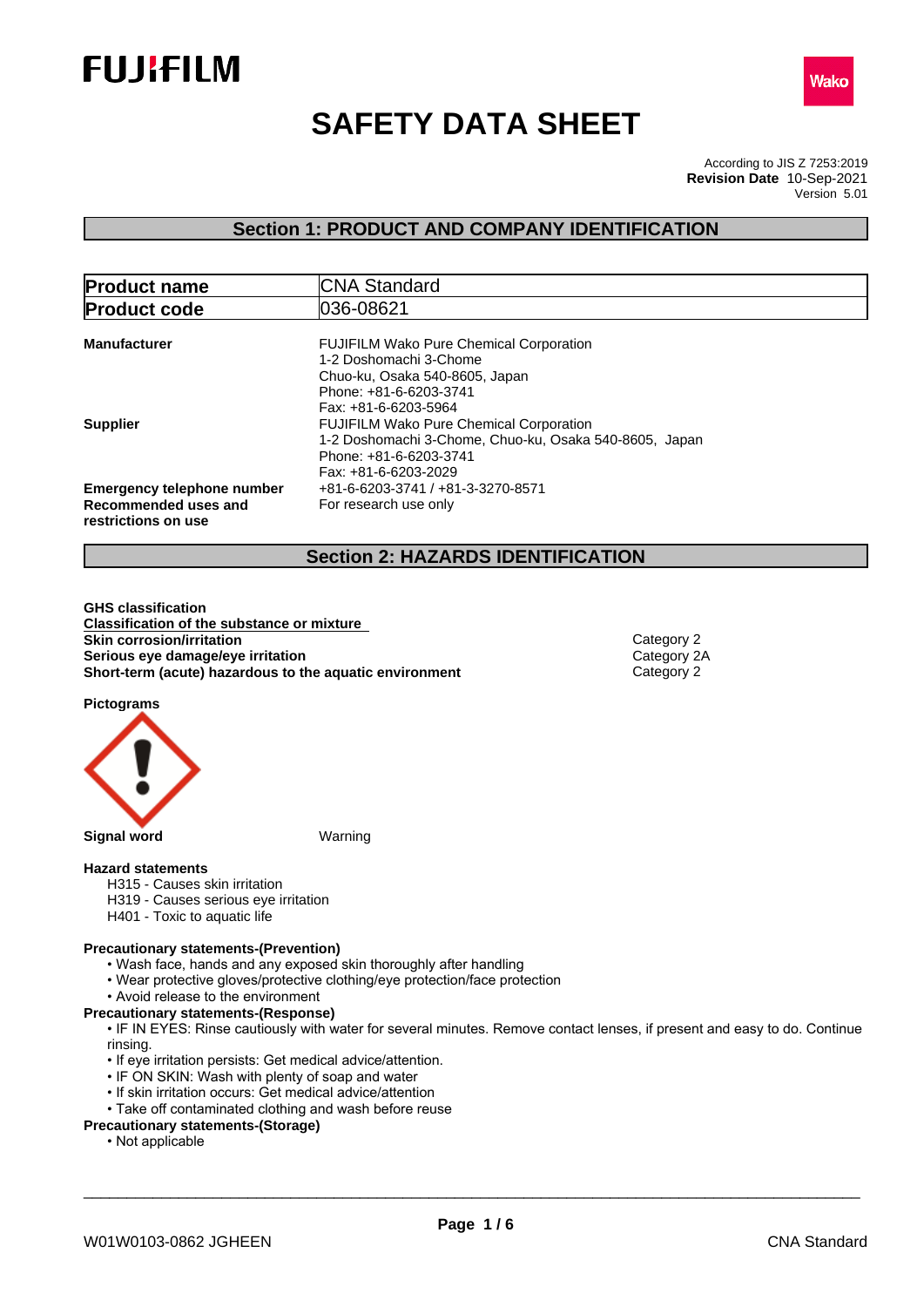#### **Precautionary statements-(Disposal)**

• Dispose of contents/container to an approved waste disposal plant

**Others**

**Other hazards** Not available

### **Section 3: COMPOSITION/INFORMATION ON INGREDIENTS**

**Single Substance or Mixture** Substance

**Formula** C6H4Cl2N2O2

| <b>Chemical Name</b>       | Weight-% | <b>Molecular weight</b> | <b>ENCS</b> | <b>ISHL No.</b> | <b>CAS RN</b> |
|----------------------------|----------|-------------------------|-------------|-----------------|---------------|
| 2.6-Dichloro-4-nitroanilin | 99.0     | 207.01                  | $(3)-423$   | $4-(12)-199$    | 99-30-9       |
|                            |          |                         |             |                 |               |

**Impurities and/or Additives:** Not applicable

### **Section 4: FIRST AID MEASURES**

#### **Inhalation**

Remove to fresh air. If symptoms persist, call a physician.

#### **Skin contact**

Wash off immediately with soap and plenty of water. If symptoms persist, calla physician.

#### **Eye contact**

IF IN EYES: Rinse cautiously with water for several minutes. Remove contact lenses, if present and easy to do. Continue rinsing. Immediate medical attention is required.

#### **Ingestion**

Rinse mouth. Never give anything by mouth to an unconscious person. Call a physician or poison control center immediately. Do not induce vomiting without medical advice.

#### **Protection of first-aiders**

Use personal protective equipment as required.

### **Section 5: FIRE FIGHTING MEASURES**

#### **Suitable extinguishing media**

Water spray (fog), Carbon dioxide (CO2), Foam, Extinguishing powder, Sand

#### **Unsuitable extinguishing media**

No information available

### **Specific hazards arising from the chemical product**

Thermal decomposition can lead to release of irritating and toxic gases and vapors.

### **Special extinguishing method**

### No information available

### **Special protective actions for**

### **fire-fighters**

Use personal protective equipment as required.Firefighters should wear self-contained breathing apparatus and full firefighting turnout gear.

### **Section 6: ACCIDENTAL RELEASE MEASURES**

### **Personal precautions, protective equipment and emergency procedures**

For indoor, provide adequate ventilation process until the end of working. Deny unnecessary entry other than the people involved by, for example, using a rope. While working, wear appropriate protective equipments to avoid adhering it on skin, or inhaling the gas. Work from windward, and retract the people downwind.

#### **Environmental precautions**

To be careful not discharged to the environment without being properly handled waste water contaminated.

**Methods and materials for contaminent and methods and materials for cleaning up**

Sweep up and gather scattered particles, and collect it in an empty airtight container.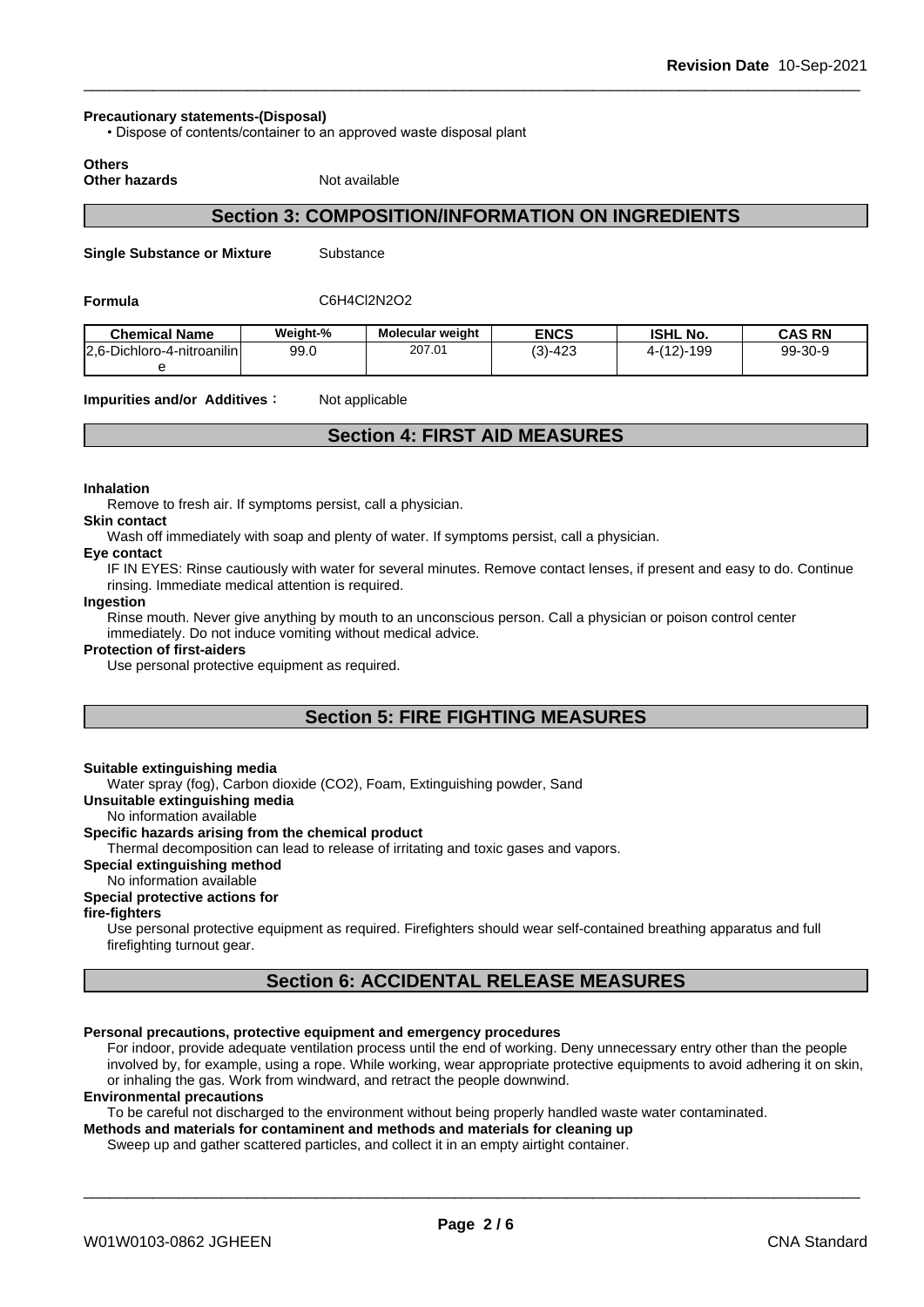### **Recoverly, neutralization**

### No information available

**Secondary disaster prevention measures**

Clean contaminated objects and areas thoroughly observing environmental regulations.

### **Section 7: HANDLING AND STORAGE**

### **Handling**

#### **Technical measures**

Avoid contact with strong oxidizing agents. Use with local exhaust ventilation.

#### **Precautions**

Do not rough handling containers, such as upsetting, falling, giving a shock, and dragging. Prevent leakage, overflow, and scattering. Not to generate steam and dust in vain. Seal the container after use. After handling, wash hands and face, and then gargle. In places other than those specified, should not be smoking or eating and drinking. Should not be brought contaminated protective equipment and gloves to rest stops. Deny unnecessary entry of non-emergency personnel to the handling area.

#### **Safety handling precautions**

Avoid contact with skin, eyes or clothing. Use personal protective equipment as required.

### **Storage**

**Safe storage conditions**

**Storage conditions** Keep container protect from light tightly closed. Store in a cool (2-10 °C) place. **Safe packaging material** Glass **Incompatible substances** Strong oxidizing agents

### **Section 8: EXPOSURE CONTROLS/PERSONAL PROTECTION**

#### **Engineering controls**

In case of indoor workplace, seal the source or use a local exhaust system. Provide the safety shower facility, and handand eye-wash facility. And display their position clearly.

**Exposure limits** This product, as supplied, does not contain any hazardous materials with occupational exposure limits established by the region specific regulatory bodies.

### **Personal protective equipment**

**Respiratory protection** Dust mask **Hand protection** Protection gloves **Eye protection protective eyeglasses or chemical safety goggles Skinandbody protection** Long-sleeved work clothes

**General hygiene considerations**

Handle in accordance with good industrial hygiene and safety practice.

### **Section 9: PHYSICAL AND CHEMICAL PROPERTIES**

| <b>Form</b>                                            |                               |
|--------------------------------------------------------|-------------------------------|
| Color                                                  | vellow                        |
| Appearance                                             | crystals - crystalline powder |
| Odor                                                   | No data available             |
| <b>Melting point/freezing point</b>                    | 193-196 °C                    |
| Boiling point, initial boiling point and boiling range | No data available             |
| <b>Flammability</b>                                    | No data available             |
| <b>Evaporation rate:</b>                               | No data available             |
| Flammability (solid, gas):                             | No data available             |
| Upper/lower flammability or                            |                               |
| explosive limits                                       |                               |
| Upper:                                                 | No data available             |
| Lower:                                                 | No data available             |
| <b>Flash point</b>                                     | No data available             |
| Auto-ignition temperature:                             | No data available             |
| Decomposition temperature:                             | No data available             |
| рH                                                     | No data available             |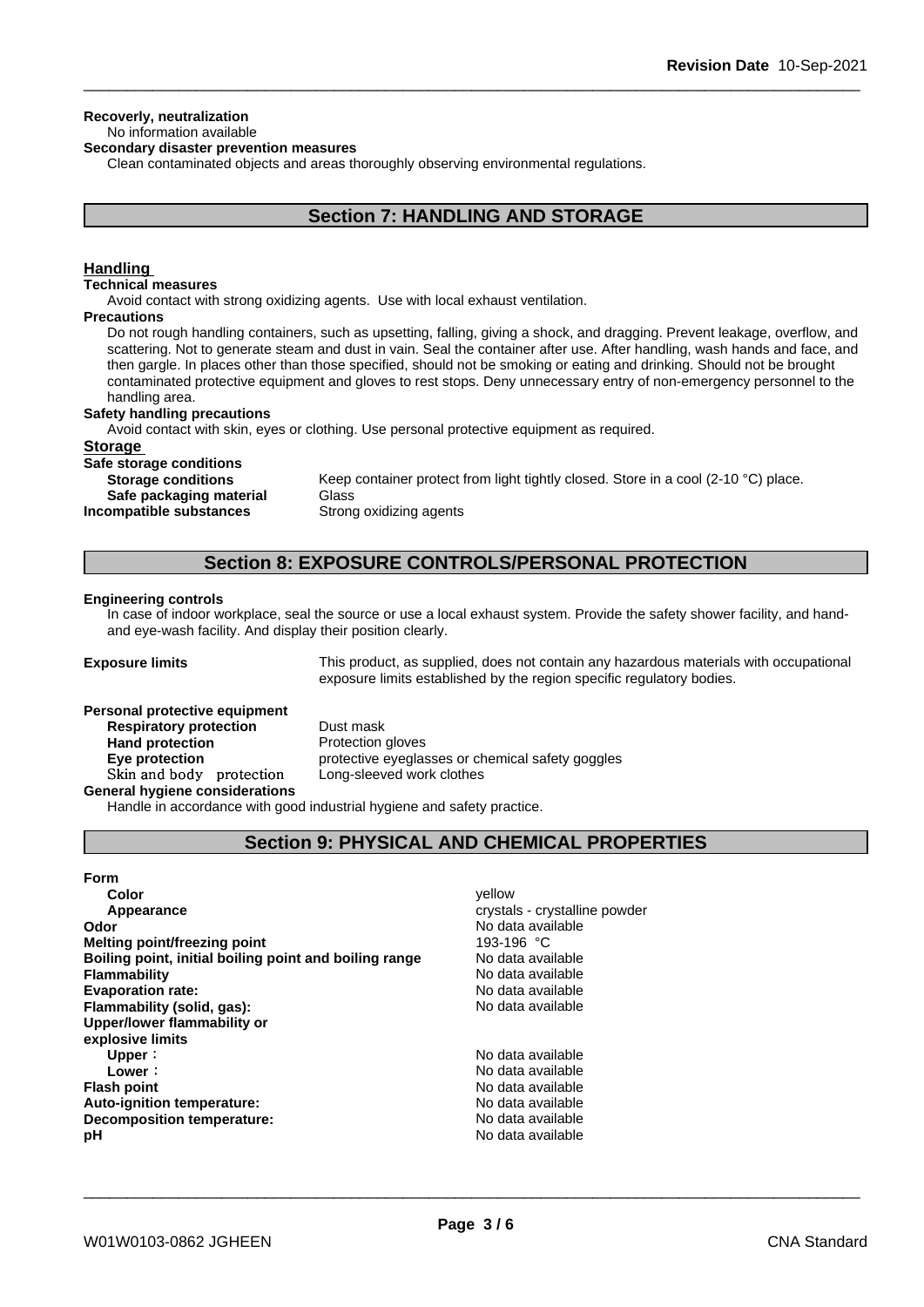**Viscosity (coefficient of viscosity)** No data available<br> **Dynamic viscosity** No data available **Dynamic viscosity**<br>Solubilities

**n-Octanol/water partition coefficient:(log Pow)** 1.80 **Vapour pressure**<br> **Specific Gravity / Relative density**<br> **No data available**<br>
No data available **Specific Gravity / Relative density and the Specific Gravity No data available**<br> **Vapour density No data available Vapour density Particle characteristics** No data available

acetone : soluble . Ethanol : slightly soluble . water : practically insoluble,or insoluble .

### **Section 10: STABILITY AND REACTIVITY**

### **Stability**

### **Section 11: TOXICOLOGICAL INFORMATION**

#### **Acute toxicity**

| <b>Chemical Name</b>                                            | I <sub>DE</sub>           | LD50<br>Dermal | C <sub>5</sub><br>.uu              |
|-----------------------------------------------------------------|---------------------------|----------------|------------------------------------|
| .<br>$\cdot$ $\sim$<br>ro-4-nitroaniline<br>Dichlore<br>$2.6 -$ | mg/kg(Rat)<br>2100<br>. . | . am/ka(Mouse  | H(Rat.<br>.<br>,,<br>`a/m<br>' nU. |

| <b>Skin irritation/corrosion</b>         | No data available |
|------------------------------------------|-------------------|
| Serious eye damage/ irritation           | No data available |
| <b>Respiratory or skin sensitization</b> | No data available |
| <b>Reproductive cell mutagenicity</b>    | No data available |
| Carcinogenicity                          | No data available |
| <b>Reproductive toxicity</b>             | No data available |
| <b>STOT-single exposure</b>              | No data available |
| <b>STOT-repeated exposure</b>            | No data available |
| <b>Aspiration hazard</b>                 | No data available |

### **Section 12: ECOLOGICAL INFORMATION**

**Ecotoxicity No information available** 

**Other data** No data available

**Persistence and degradability** No information available<br>**Bioaccumulative potential** No information available **Bioaccumulative potential<br>Mobility in soil Hazard to the ozone layer** No information available

**No information available** 

### **Section 13: DISPOSAL CONSIDERATIONS**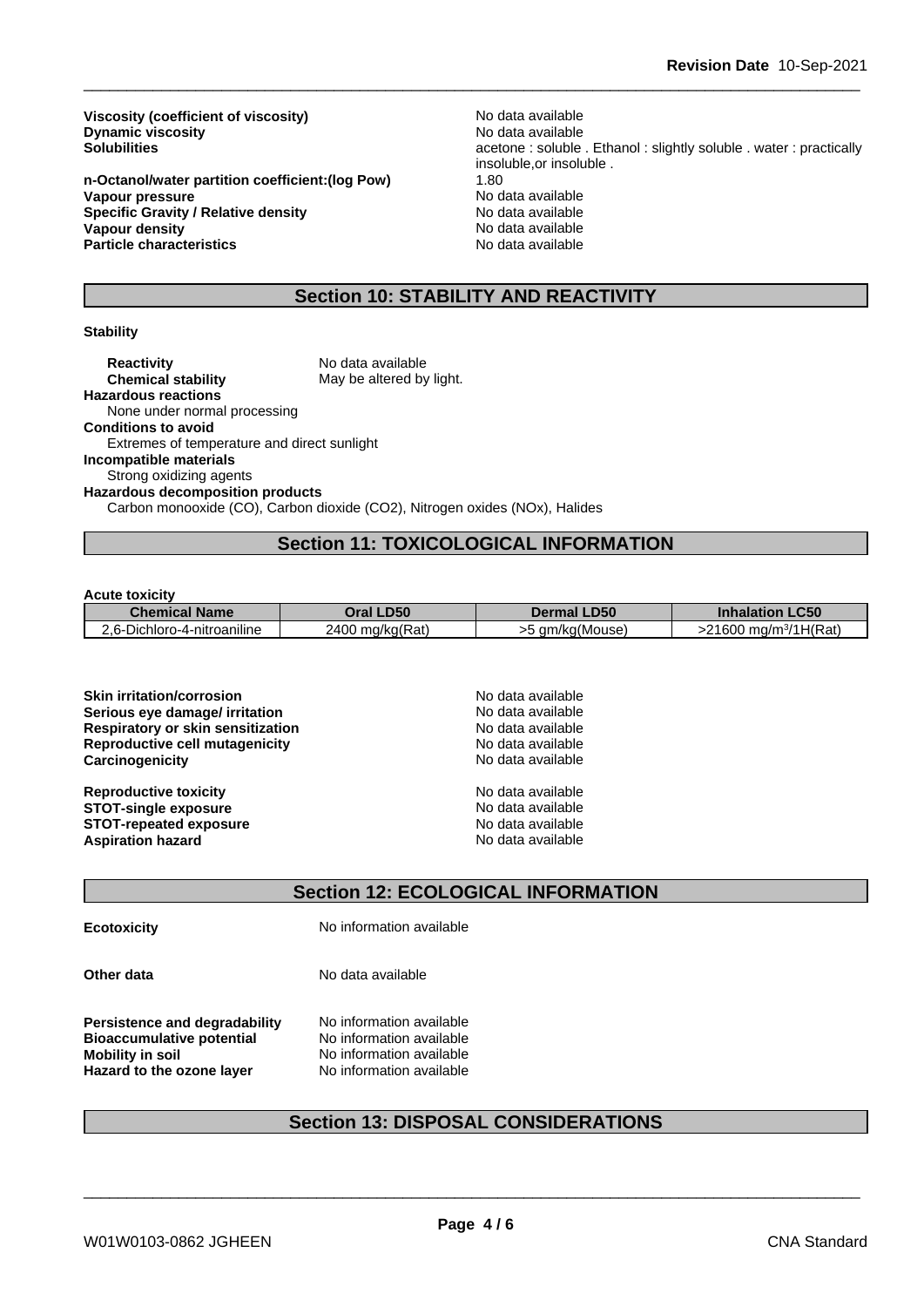#### **Waste from residues**

Disposal should be in accordance with applicable regional, national and local laws and regulations. **Contaminated container and contaminated packaging**

Disposal should be in accordance with applicable regional, national and local laws and regulations.

### **Section 14: TRANSPORT INFORMATION**

| <b>ADR/RID</b><br>UN number<br>Proper shipping name:<br><b>UN classfication</b><br><b>Subsidiary hazard class</b><br>Packing group              | Not regulated  |
|-------------------------------------------------------------------------------------------------------------------------------------------------|----------------|
| <b>Marine pollutant</b>                                                                                                                         | Not applicable |
| <b>IMDG</b><br>UN number<br>Proper shipping name:<br>UN classfication<br><b>Subsidiary hazard class</b><br><b>Packing group</b>                 | Not regulated  |
| <b>Marine pollutant (Sea)</b><br><b>Transport in bulk according to</b> No information available<br>Annex II of MARPOL 73/78 and<br>the IBC Code | Not applicable |
| <b>IATA</b><br><b>UN number</b><br>Proper shipping name:<br>UN classfication<br><b>Subsidiary hazard class</b><br>Packing group                 | Not regulated  |
| <b>Environmentally Hazardous</b><br><b>Substance</b>                                                                                            | Not applicable |

### **Section 15: REGULATORY INFORMATION**

| <b>International Inventories</b>                     |                |
|------------------------------------------------------|----------------|
| <b>EINECS/ELINCS</b>                                 | Listed         |
| <b>TSCA</b>                                          | Listed         |
| <b>Japanese regulations</b>                          |                |
| <b>Fire Service Act</b>                              | Not applicable |
| <b>Poisonous and Deleterious</b>                     | Not applicable |
| <b>Substances Control Law</b>                        |                |
| Industrial Safety and Health Act Not applicable      |                |
| Regulations for the carriage                         | Not applicable |
| and storage of dangerous                             |                |
| goods in ship                                        |                |
| <b>Civil Aeronautics Law</b>                         | Not applicable |
| <b>Pollutant Release and Transfer Not applicable</b> |                |
| <b>Register Law</b>                                  |                |
| <b>Export Trade Control Order</b>                    | Not applicable |
|                                                      |                |

## **Section 16: OTHER INFORMATION**

| Key literature references and<br>sources for data etc. | NITE: National Institute of Technology and Evaluation (JAPAN)<br>http://www.safe.nite.go.jp/japan/db.html |
|--------------------------------------------------------|-----------------------------------------------------------------------------------------------------------|
|                                                        | <b>IATA dangerous Goods Regulations</b>                                                                   |
|                                                        | RTECS: Registry of Toxic Effects of Chemical Substances                                                   |
|                                                        | Japan Industrial Safety and Health Association GHS Model SDS                                              |
|                                                        | Dictionary of Synthetic Oraganic Chemistry, SSOCJ, Koudansha Scientific Co.Ltd.                           |
|                                                        | Chemical Dictionary, Kyouritsu Publishing Co., Ltd.                                                       |